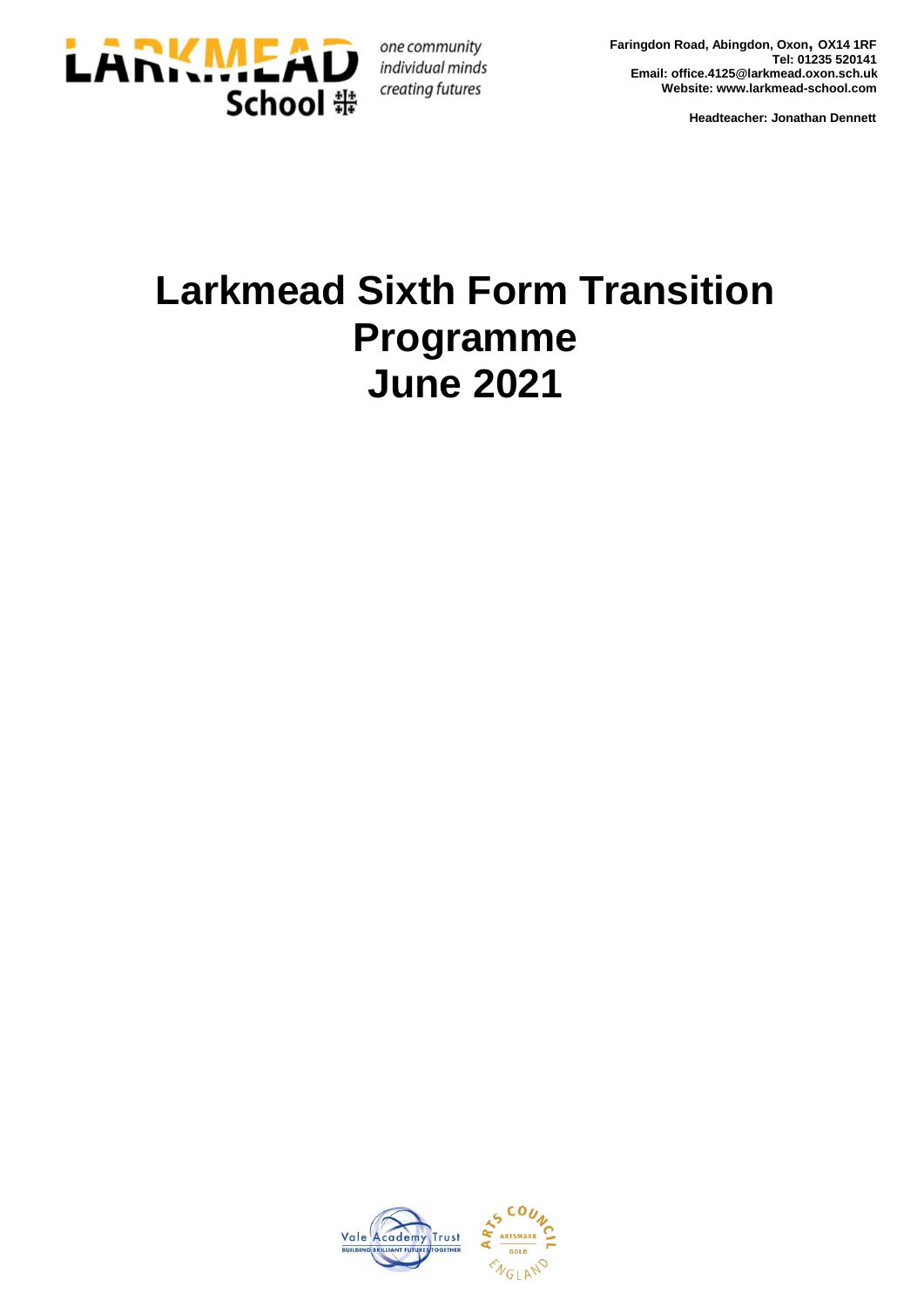

 **Headteacher: Jonathan Dennett**

Dear Year 11 student, welcome to the Larkmead sixth-form transition programme. Hopefully, this feels like an exciting opportunity for you to experience what sixth form life will be like from September. I hope that you find the sessions useful and that at the end of the programme you feel ready for the next step of your education. If you wish to talk to me at any point over the programme, please do not hesitate to come and find me or you can email me to arrange a time for us to meet. Best wishes

Miss Dering

## **Monday 7th June KS5 Transition Talks**

| <b>Time</b>     | <b>Subject</b>            | <b>Teacher</b>         | Room               |
|-----------------|---------------------------|------------------------|--------------------|
| $8.45 - 9.15$   | <b>Introduction Talk</b>  | Dg and Cw              | <b>LRC</b>         |
| $9.15 - 9.35$   | Media                     | $\overline{GL}$        | <b>Media Suite</b> |
| $9.15 - 9.35$   | Psychology                | <b>HY</b>              | Lab <sub>5</sub>   |
| $9.15 - 9.35$   | <b>PE</b>                 | <b>MHS</b>             | Room 16            |
| $9.15 - 9.35$   | <b>Further Maths</b>      | $\overline{FY}$        | Room 1             |
| $9.50 - 10.10$  | Biology                   | $\overline{HY}$        | Lab <sub>5</sub>   |
| $9.50 - 10.10$  | <b>Product Design</b>     | $\overline{\text{ss}}$ | DT <sub>5</sub>    |
| $9.50 - 10.10$  | Economics                 | <b>AD</b>              | Room 7             |
| $10.15 - 10.35$ | <b>Product Design</b>     | $\overline{\text{SS}}$ | DT <sub>5</sub>    |
| $10.15 - 10.35$ | Economics                 | <b>AD</b>              | Room 7             |
| $10.15 - 10.35$ | <b>Maths</b>              | <b>FY</b>              | Room 1             |
| $10.15 - 10.35$ | Psychology                | <b>HY</b>              | Lab <sub>5</sub>   |
| $11.05 - 11.25$ | Physics                   | $MO / K\overline{D}$   | Lab <sub>6</sub>   |
| $11.05 - 11.25$ | Biology                   | <b>HY</b>              | Lab <sub>5</sub>   |
| $11.05 - 11.25$ | English Literature        | $\overline{\text{CV}}$ | Room 15            |
| $11.05 - 11.25$ | Chemistry                 | <b>RD</b>              | Lab 4              |
| $11.30 - 11.50$ | Physics                   | $MO / K\overline{D}$   | Lab <sub>6</sub>   |
| $11.30 - 11.50$ | <b>English Literature</b> | $\overline{\text{CV}}$ | Room 15            |
| $11.30 - 11.50$ | Chemistry                 | <b>RD</b>              | Lab 4              |
| $12.05 - 12.25$ | English Language          | $\overline{SO}$        | Room 13            |
| $12.05 - 12.25$ | <b>Maths</b>              | $\overline{FY}$        | Room 1             |
| $12.05 - 12.25$ | <b>MFL</b>                | QH                     | Room 38            |
| $12.05 - 12.25$ | Sociology                 | <b>ABR</b>             | N <sub>1</sub>     |
| $12.30 - 1.00$  | Talk to current year      |                        | <b>LRC</b>         |
|                 | 12 / 13 students          |                        |                    |
| $2.10 - 2.30$   | Music                     | MC                     | <b>MPR</b>         |
| $2.10 - 2.30$   | Sociology                 | <b>ABR</b>             | N <sub>1</sub>     |
| $2.10 - 2.30$   | History                   | <b>RCL</b>             | Room 9             |
| $2.10 - 2.30$   | <b>Business</b>           | <b>BE</b>              | Room 17            |
| $2.35 - 2.55$   | <b>Music</b>              | <b>MC</b>              | <b>MPR</b>         |
| $2.35 - 2.55$   | <b>History</b>            | <b>RCL</b>             | Room 9             |
| $2.35 - 2.55$   | <b>Business</b>           | <b>BE</b>              | Room 17            |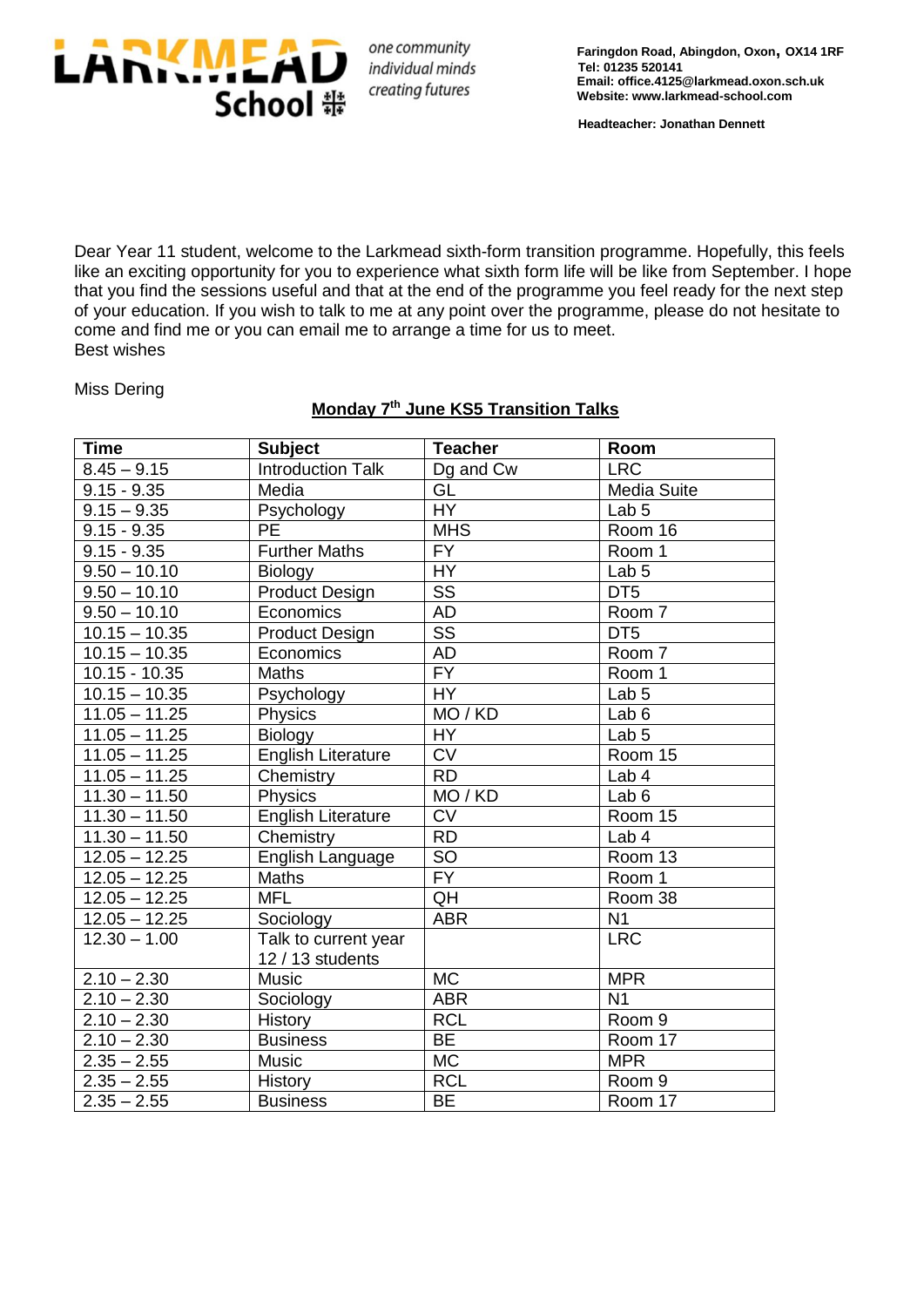

 **Headteacher: Jonathan Dennett**

## **Monday 14th June – 'How to make yourself stand out from the crowd'**

8.45 – 10.45 Group A LRC 11.05 – 13.05 Group B LRC Groups will be announced on Monday 7<sup>th</sup> June

## **Monday 21st June – Friday 25th June – Taster Lessons**

|                     | <b>Monday</b>                                                    | <b>Tuesday</b>                                                                                        | Wednesday                                            | <b>Thursday</b>                                                                                                                          | <b>Friday</b>                                     |
|---------------------|------------------------------------------------------------------|-------------------------------------------------------------------------------------------------------|------------------------------------------------------|------------------------------------------------------------------------------------------------------------------------------------------|---------------------------------------------------|
| <b>Registration</b> | With Yr 11                                                       | With Yr 11                                                                                            | With Yr 11                                           | With Yr 11                                                                                                                               | With Yr 11                                        |
|                     | tutors                                                           | tutors                                                                                                | tutors                                               | tutors                                                                                                                                   | tutors                                            |
| Period 1            | History $-$<br>RCL(9)<br>$Media - GL$<br>(media<br>suite)        | Sociology $-$<br>ABR (N1)                                                                             | $Biology -$<br>$EN$ (Lab 7)                          | Eng Lang $-$<br>PL(5)<br>Product<br>Design – SS<br>(CR2)<br>Physics $-$<br>$KD$ (Lab 2)                                                  | Complementary<br>Studies - CW /<br>DG (main hall) |
| <b>Period 2</b>     | History $-$<br>CW(8)<br>Media - WK<br>(10)<br>$PE - MHS$<br>(37) | Maths – DG<br>(2)                                                                                     | $Biology -$<br>$HY$ (lab 5)<br>Eng Lit $-CV$<br>(15) | Eng Lang -<br>SO (13)<br>Business-<br>BE (17)<br>Physics MO<br>(Lab 6)<br>Psychology<br>$-HY$ (Lab 5)<br>Product<br>Design - SS<br>(CR2) | Complementary<br>studies - CW /<br>DG (main hall) |
| Period 3            | Fun sports<br>(meet in the<br>common<br>room)                    | History $-$<br><b>RCL (9)</b><br>Chemistry $-$<br>RD (Lab 4)<br>$Music - EO$<br>(M1)<br>$PE - WS (2)$ | $Maths - DG$<br>(2)<br>Sociology-<br><b>ABR (N1)</b> | Economics<br>$-ES(1)$<br>Eng $Lit - CV$<br>(4)<br>Psychology<br>$-HY$ (Lab 5)                                                            | Yr 11 Leavers'<br>Day                             |
| Period 4            | Fun Sports                                                       | $Music - EO$<br>(M1)<br>Further<br>$Maths - FY$<br>$- (1)$                                            | $Maths - FY$<br>(1)<br>Sociology $-$<br>ABR (N1)     | Economics<br>$-$ AD $(7)$<br>Eng Lit $-$<br>PW(4)<br>Further<br>$Maths - CN$<br>(2)                                                      | Yr 11 Leavers'<br>Day                             |
| <b>Registration</b> | With Yr 11<br>tutors                                             | With Yr 11<br>tutors                                                                                  | With Yr 11<br>tutors                                 | With Yr 11<br>tutors                                                                                                                     |                                                   |
| Period 5            | Economics<br>$-$ AD $(7)$<br>Psychology<br>$-$ HY (Lab 5)        | Eng Lang-<br>SO (13)<br>Business-<br>AD (7)                                                           | $PDC - with$<br>yr 12 tutors                         | Chemistry -<br>$RD$ (Lab 4)<br>$PE - WS(5)$                                                                                              | Yr 11 Leavers'<br>Day                             |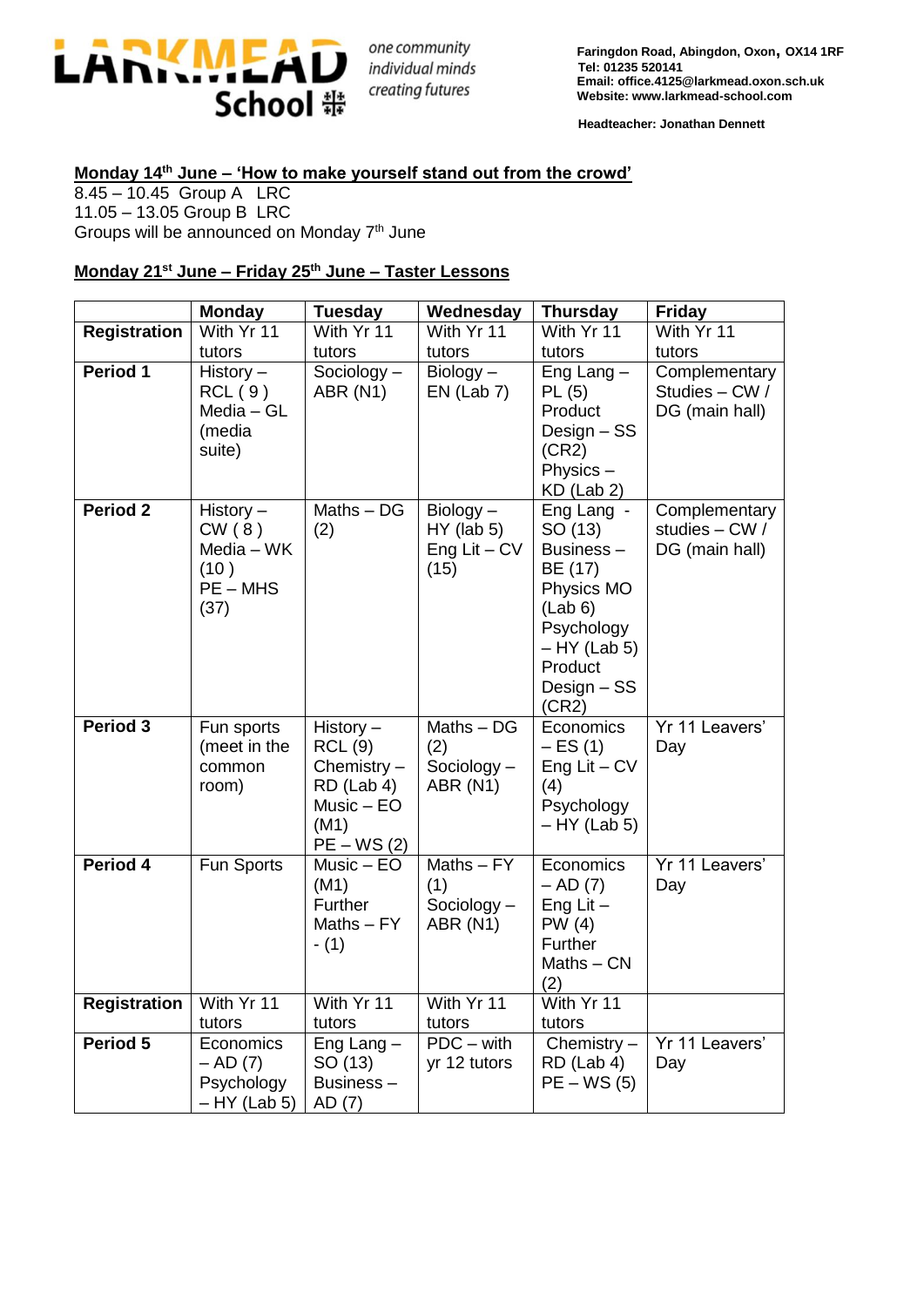

**Faringdon Road, Abingdon, Oxon, OX14 1RF Tel: 01235 520141 Email: office.4125@larkmead.oxon.sch.uk Website: www.larkmead-school.com**

 **Headteacher: Jonathan Dennett**

### **2021 DRAFT GRID version 1**

|                      | <b>Option A</b>                                                            | <b>Option B</b>                                                                                    | <b>Option C</b>                                                             | <b>Option D</b>                                                     | <b>Option E</b>                                                                      |
|----------------------|----------------------------------------------------------------------------|----------------------------------------------------------------------------------------------------|-----------------------------------------------------------------------------|---------------------------------------------------------------------|--------------------------------------------------------------------------------------|
| <b>Larkmead</b>      | Chemistry<br><b>History</b><br>PE.<br>Media                                | Sociology<br><b>Biology</b><br>Economics<br>Product<br>Design                                      | Physics<br><b>Business</b><br>English<br>Language<br>English<br>Literature  | <b>Maths</b><br>Psychology<br><b>Music</b>                          | French<br><b>Further</b><br><b>Maths</b>                                             |
| <b>Fitzharrys</b>    | Business*<br>Geography<br>Psychology*                                      | Biology<br>English<br>Literature*<br>Economics<br>Psychology*                                      | Maths<br>Product<br>Design                                                  | History*<br>Physics*                                                | French*                                                                              |
| John<br><b>Mason</b> | Business*<br>Chemistry<br>Psychology*<br>Philosophy<br>Computer<br>Science | English<br>Literature*<br><b>Further</b><br>Maths<br>Graphics<br>Performing<br>Arts<br>Psychology* | <b>Biology</b><br><b>Music</b><br><b>PE</b><br><b>Politics</b><br>Sociology | History*<br>Physics*<br>Geography<br><b>Textiles</b><br>Criminology | Art<br><b>Maths</b><br>French*<br>Media<br><b>Core Maths</b><br>German<br>Accounting |

\* denotes that a course is shared between two schools

Vocational courses in Health and Social Care and Engineering are also available and have proved very successful in the last 4 years

Subjects will only run if there is sufficient demand

Taster lessons at JMF6 will take place on  $28<sup>th</sup> - 29<sup>th</sup>$  June. If you wish to attend any lessons at JMF6, please include details on the slip at the back of this booklet, (as well as Larkmead subjects), and hand in before the end of your session on 14<sup>th</sup> June.

Transition Materials for Larkmead subjects can be found on the link below:

[https://larkmead.sharepoint.com/sites/SubjectRevisionResourcesalevel/Shared%20Documents/Forms/](https://larkmead.sharepoint.com/sites/SubjectRevisionResourcesalevel/Shared%20Documents/Forms/AllItems.aspx??wa=wsignin1%2E0&viewid=b9849225%2D52e7%2D4626%2Da311%2D97946c18fe1c&id=%2Fsites%2FSubjectRevisionResourcesalevel%2FShared%20Documents%2FTransition%20Materials) [AllItems.aspx??wa=wsignin1%2E0&viewid=b9849225%2D52e7%2D4626%2Da311%2D97946c18fe1c](https://larkmead.sharepoint.com/sites/SubjectRevisionResourcesalevel/Shared%20Documents/Forms/AllItems.aspx??wa=wsignin1%2E0&viewid=b9849225%2D52e7%2D4626%2Da311%2D97946c18fe1c&id=%2Fsites%2FSubjectRevisionResourcesalevel%2FShared%20Documents%2FTransition%20Materials) [&id=%2Fsites%2FSubjectRevisionResourcesalevel%2FShared%20Documents%2FTransition%20Mate](https://larkmead.sharepoint.com/sites/SubjectRevisionResourcesalevel/Shared%20Documents/Forms/AllItems.aspx??wa=wsignin1%2E0&viewid=b9849225%2D52e7%2D4626%2Da311%2D97946c18fe1c&id=%2Fsites%2FSubjectRevisionResourcesalevel%2FShared%20Documents%2FTransition%20Materials) [rials](https://larkmead.sharepoint.com/sites/SubjectRevisionResourcesalevel/Shared%20Documents/Forms/AllItems.aspx??wa=wsignin1%2E0&viewid=b9849225%2D52e7%2D4626%2Da311%2D97946c18fe1c&id=%2Fsites%2FSubjectRevisionResourcesalevel%2FShared%20Documents%2FTransition%20Materials)